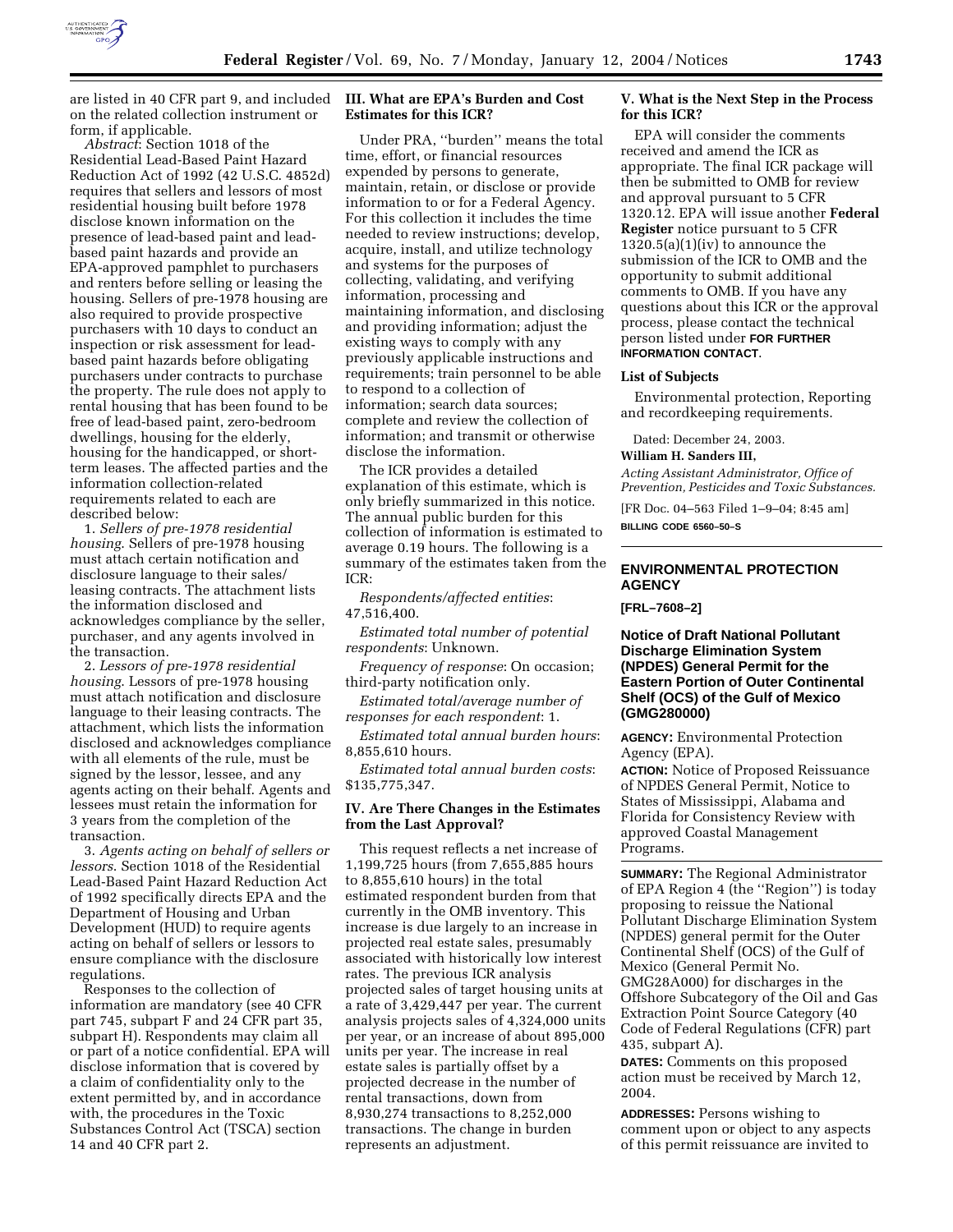submit same in writing within sixty (60) days of this notice to the Water Management Division, U.S. EPA— Region 4, Sam Nunn Atlanta Federal Center, 61 Forsyth Street, SW., Atlanta, GA 30303–8960, Attention: Ms. Karrie-Jo Robinson-Shell. Public hearings will be scheduled and held in Ocean Springs, MS, Gulf Shores, AL and Pensacola, FL, in March 2004; see section VI. Public notices announcing these hearings will be published in local newspapers at least 30 days prior to the date of the first hearing. Persons wishing to receive advance notification of these hearings directly are asked to submit that request to Ms. Ann Brown at the address above or via e-mail at: *brown.anng@epa.gov*.

**FOR FURTHER INFORMATION CONTACT:** Ms. Karrie-Jo Robinson-Shell, Offshore Oil and Gas Contact, at telephone (404) 562–9308 or at the following address: Water Management Division, NPDES and Biosolids Permits Section, U.S. EPA, Region 4, Sam Nunn Atlanta Federal Center, 61 Forsyth Street, SW., Atlanta, GA 30303–8960.

**SUPPLEMENTARY INFORMATION:** The existing permit, issued by EPA Region 4 and published at 63 FR 55718 on October 16, 1998, and revised on March 14, 2001 at 63 FR 14988, authorizes discharges from exploration, development, and production facilities located in and discharging, to all Federal waters of the eastern portion of the Gulf of Mexico seaward of the outer boundary of the territorial seas. Today's draft NPDES permit covers existing and new source facilities in the Eastern Planning Area with operations located on Federal leases occurring in water depths seaward of 200 meters, occurring offshore the coasts of Alabama and Florida. The western boundary of the coverage area is demarcated by Mobile and Visoca Knoll lease blocks located seaward of the outer boundary of the territorial seas from the coasts of Mississippi and Alabama in the Central Planning Area (CPA).

In order to obtain coverage under the reissued general permit, all permittees covered under the previous NPDES general permit must have submitted a timely and complete notice of intent (NOI) no later than October 31, 2003 (the expiration date of the previous NPDES general permit). All facility owners of newly acquired leases, on which a discharge will take place before the effective date of the reissued general permit (operating facilities) in the water depths seaward of 200 meters, must file a written NOI to be covered by the new general permit for existing and new sources no later than 14 days prior to

discharge. Non-operational leases, *i.e.*, those on which no discharges have taken place in the two (2) years prior to the effective date of the reissued general permit, are only eligible for coverage under the reissued general permit once the Exploration Plan Document or the Development Operational Coordination Document are submitted to EPA. Otherwise, their coverage under the previous general permit will terminate on the effective date of the reissued general permit. No NOIs will be accepted on non-operational or newly acquired leases until such time as an exploration plan or development production plan has been prepared for submission to Minerals Management Service (MMS). The NOI must contain the information set forth in 40 CFR 122.28(b)(2)(ii) and part A.4 of the NPDES permit.

In accordance with Oil and Gas Extraction Point Source Category, Offshore Subcategory Effluent Guidelines and New Source Performance Standards (NSPS) published at 58 FR 12454 on March 4, 1993, and amended at 66 FR 6850 on January 22, 2001, EPA Region 4 is making a draft Supplemental Environmental Impact Statement (SEIS) available for review at least 30 days prior to the end of the public comment period for this general permit. (A separate **Federal Register** Notice announcing this document is forthcoming.) The draft SEIS addresses potential impacts from facilities that may be defined as new sources in the context of a comprehensive offshore permitting strategy. As set forth in section 2.4.2 of the final Environmental Impact Statement (EIS) (EPA 904/9–98– 003), which was prepared for the previous NPDES general permit, the Regional Administrator has determined that the area shoreward of the 200 meter depth includes extensive live bottom and other valuable marine habitats and includes areas of biological concern, which should be subject to more stringent review based on the ocean discharge criteria under section 403 of the Clean Water Act (CWA or the Act) and findings of the draft SEIS. Accordingly, individual permits will be issued for operating facilities on lease blocks traversed by and shoreward of the 200 meter water depth.

As proposed, this draft NPDES general permit includes, best conventional pollutant control technology (BCT), and best available technology economically achievable (BAT) limitations for existing sources and new source performance standards (NSPS) limitations for new sources as promulgated in the effluent guidelines

for the offshore subcategory at 58 FR 12454 and amended at 66 FR 6850 (March 4, 1993 and January 22, 2001, respectively).

# **I. Procedures For Reaching a Final Permit Decision**

Pursuant to 40 CFR 124.13, any person who believes any condition of the permit is inappropriate must raise all reasonably ascertainable issues and submit all reasonably available arguments in full, supporting their position, by the close of the comment period. All comments on the draft NPDES general permit and the draft SEIS received within the 60-day comment period will be considered in the formulation of final determination regarding the permit reissuance. In addition, public hearings will be held in coastal Mississippi, Alabama and Florida communities where the public may have an interest in the permit issuance action.

After consideration of all written comments, comments taken at the public hearings and the requirements and policies in the CWA and appropriate regulations, the EPA Regional Administrator will make a determination regarding the permit reissuance. If the determination results in a permit that is substantially unchanged from the draft permit announced by this notice, the Regional Administrator will so notify all persons submitting written comments. If the determination results in a permit that is substantially changed, the Regional Administrator will issue a public notice indicating the revised determination.

A formal hearing is available to challenge any NPDES permit issued according to the regulations at 40 CFR 124.15, except for a general permit as cited at 40 CFR 124.71. Persons affected by a general permit may not challenge the conditions of a general permit as a right in further Agency proceedings. They may instead either challenge the general permit in court, or apply for an individual permit as specified at 40 CFR 122.21 as authorized at 40 CFR 122.28, and then request a formal hearing on the issuance or denial of an individual permit. Additional information regarding these procedures is available by contacting Mr. Kevin Smith, Associate Regional Counsel Office of Environmental Accountability, at (404) 562–9525.

## **II. Procedures For Obtaining General Permit Coverage**

Notice of Intent requirements for obtaining coverage for operating facilities are stated in part I, section A.4 of the general permit. Coverage under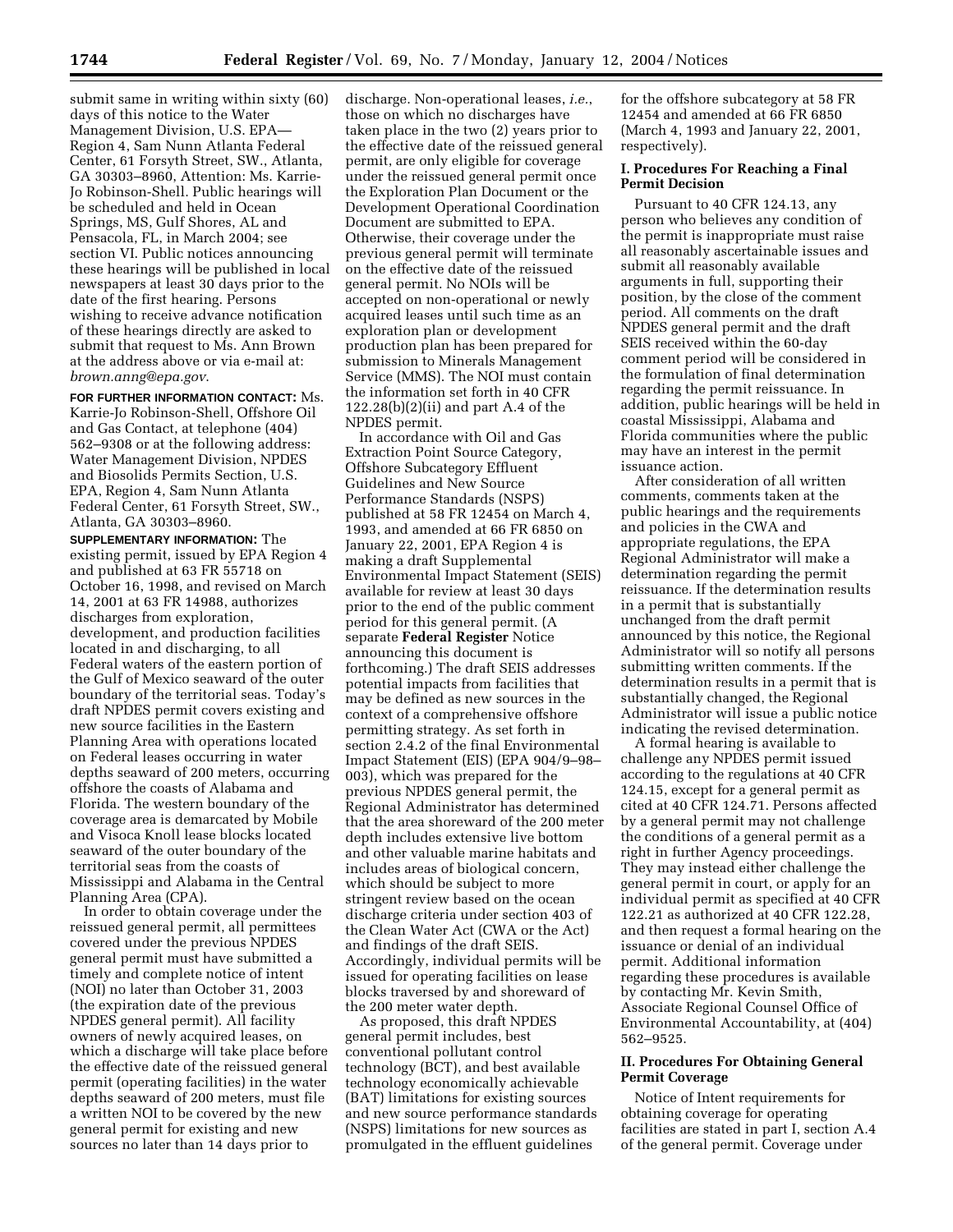the reissued general permit is effective upon receipt of notification of coverage with an assignment of an NPDES general permit number from the EPA Region 4, Director of the Water Management Division. EPA will act on the NOI within a reasonable period of time.

## **III. Exclusion of Non-Operational Leases**

This permit does not apply to nonoperational leases, *i.e.*, those on which no discharge has taken place in the two (2) years prior to the effective date of the reissued general permit. EPA will not accept NOIs for such leases, and the general permit will not cover such leases. Non-operational leases will lose coverage under the previous general permit on the effective date of the reissued general permit. No subsequent exploration, development or production activities may take place on these leases until and unless the lessee has obtained coverage under the new general permit or an individual permit. EPA will not accept an NOI or individual permit application for non-operational or new acquired leases until such time as an Exploration Plan Document or the Development Operational Coordination Document has been prepared and submitted to MMS.

#### **IV. State Water Quality Certification**

Because state waters are not included in the area covered by the OCS general permit, its effluent limitations and monitoring requirements are not subject to state water quality certification under CWA Section 401. However, the states of Alabama, Florida and Mississippi have been provided a copy of this draft general permit to review and submit comments. A copy has also been provided to EPA Region 6 for their review.

#### **V. State Consistency Determination**

This notice will also serve as Region 4's requirement under the Coastal Zone Management Act (CZMA) to provide all necessary information for the States of Mississippi, Alabama and Florida to review this action for consistency with their approved Coastal Management Programs. A copy of the consistency determination on the proposed activities is being sent to each affected State, along with draft copies of the draft NPDES general permit, Fact Sheet, preliminary Ocean Discharge Criteria Evaluation, a CWA Section 403(c) determination, and draft SEIS. Other relevant information is available upon request from each State for their review. Comments regarding State Consistency are invited in writing within 60 days of

this notice to the Water Management Division, U.S. Environmental Protection Agency, Region 4, Sam Nunn Atlanta Federal Center, 61 Forsyth Street, SW., Atlanta, GA 30303–8960, Attention: Ms. Karrie-Jo Robinson-Shell.

#### **VI. Public Comment Period and Public Hearings**

The public comment period for the draft NPDES permit will begin on the date of publication of this notice and end 60 days later. Three (3) public hearings have been scheduled on this proposed action. The first hearing is scheduled for Tuesday, March 16, 2004, at 6 p.m in Ocean Springs, Mississippi at the Gulf Coast Research Laboratory, 703 East Beach Drive. The second hearing is scheduled for Wednesday, March 17, 2004, at 6 p.m. in Gulf Shores, Alabama at the Marriott Courtyard Gulf Shores Craft Farms, 3750 Gulf Shores Parkway. The third hearing is scheduled for Thursday, March 18, 2004, at 6 p.m. in Pensacola, Florida at the Booker T. Washington High School, 6000 College Parkway. Comments from persons attending any of the hearings will be received no later than April 2, 2004 (14 days after the last public hearing). Any person wishing to participate in a public hearing who needs special accommodations or any person interested in obtaining directions to these hearing should contact Ms. Ann Brown, at (404) 562–9288 before March 1, 2004.

#### **VII. Administrative Record**

The draft NPDES general permit, fact sheet, preliminary Section 403(c) determination, draft SEIS and other relevant documents are on file and may be inspected any time between 8:15 a.m. and 4:30 p.m., Monday through Friday at the address shown below. Copies of the draft NPDES general permit, fact sheet, preliminary 403(c) determination, draft SEIS and other relevant documents may be obtained by writing the U.S. EPA, Region 4, Sam Nunn Atlanta Federal Center, 61 Forsyth Street, SW., Atlanta, Georgia 30303–8960, Attention: Ms. Karrie-Jo Robinson-Shell, or by calling (404) 562–9308. In addition, copies of the draft NPDES general permit and fact sheet may be downloaded at *http://www.epa.gov/ region4/water/permits.*

### **VIII. Executive Order 12866**

Under Executive Order 12866 (58 FR 51735 (October 4, 1993)) the Agency must determine whether the regulatory action in ''significant'' and therefore subject to Office of Management and Budget (OMB) review and the requirements of the Executive Order.

The Order defines ''significant regulatory action'' as one that is likely to result in a rule that may: (1) Have an annual effect on the economy of \$100 million or more or adversely affect in a material way the economy, a sector of the economy, productivity, competition, jobs, the environment, public health, or safety, or State, local, or Tribal governments or communities; (2) create a serious inconsistency or otherwise interfere with an action taken or planned by another agency; (3) materially alter the budgetary impact of entitlements, grants, user fees, or loan programs or the rights and obligations of recipients thereof; or (4) raise novel legal or policy issues arising out of legal mandates, the President's priorities, or the principles set forth in the Executive Order. OMB has exempted review of NPDES general permits under the terms of Executive Order 12866.

#### **IX. Regulatory Flexibility Act**

The Regulatory Flexibility Act (RFA) generally requires an agency to prepare a regulatory flexibility analysis of any rule subject to notice and comment rule making requirements under the Administrative Procedures Act (APA) or any other statue, unless the agency certifies that the rule will not have a significant economic impact on a substantial number of small entities. Small entities include small businesses, small organizations, and small governmental jurisdictions.

Issuance of an NPDES general permit is not subject to rule making requirements, including the requirement for a general notice of proposed rule making, under APA section 533 or any other law, and is thus not subject to the RFA requirements.

The APA defines two broad, mutually exclusive categories of agency action— ''rules'' and ''orders.'' APA section 551(4) defines rule as ''an agency statement of general or particular applicability and future effect designed to implement, interpret or prescribe law or policy or describing the organization, procedure, or practice or requirements of an agency  $* * * "APA section 551(6)$ defines orders as ''a final disposition \* \* \* of an agency in a matter other than rule making but including licensing.'' APA section 551(8) defines "license" to "include  $* * *$  an agency permit \* \* \*'' The APA thus categorizes a permit as an order, which by the APA's definition is not a rule. Section 553 of the APA establishes ''rule making'' requirements. APA section 551(5) defines ''rule making'' as ''the agency process for formulating, amending, or repealing a rule.'' By its terms, section 553 applies only to rules